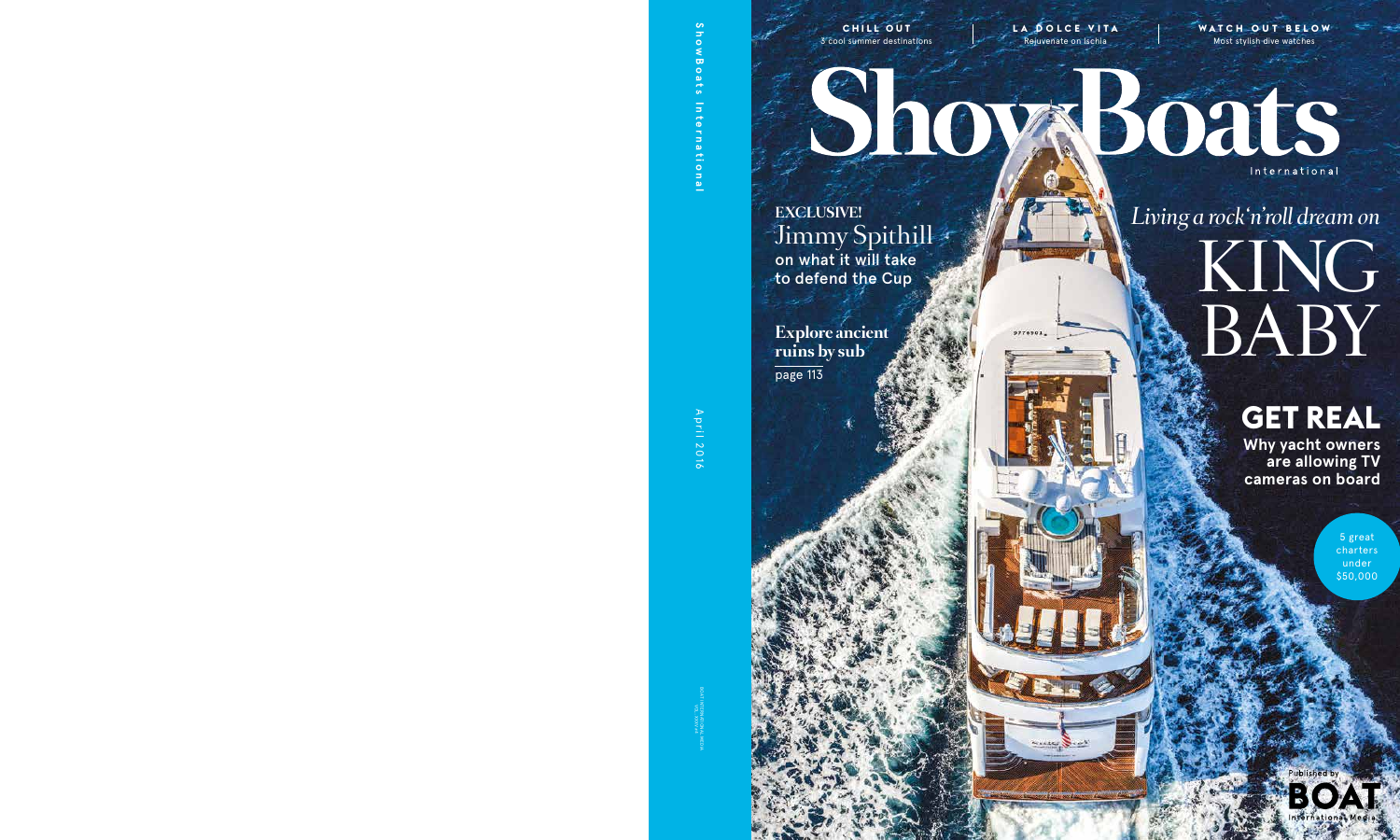*For this cruising couple moving up in yacht size, Outer Reef's first 820 model was the perfect platform to create their home at sea.*

> Words – R isa Merl Photography – Billy Black



# HOME SWEET YACHT

Machine owners of *Barbara Sue*<br> *II*, the first Outer Reef 820<br>
Cockpit Motoryacht, invited<br>
family to see their new yacht,<br>
their guests did a double take.<br>
There was something strangely familiar about this *II*, the first Outer Reef 820 Cockpit Motoryacht, invited family to see their new yacht, their guests did a double take. boat, and it didn't take long for the wife's sister to put her finger on it. "When Barbara's sister walked into the salon for the first time, she laughed and said, 'It looks just like your house!" says the husband, whose yacht is named in honor of his wife, Barbara. It was the best compliment the owners could have received. Their brief to builder Outer Reef Yachts was to create a home at sea, and not just any home — quite specifically, they wanted an extension of their house on the west coast of Florida. This was accomplished in the warm, inviting décor, an open layout designed for entertaining and an abundance of personal touches, which is the hallmark of making any house a home.

The owners worked hand-in-hand with Outer Reef 's design team to create their seaborne abode. While the interior is classic and cozy, it is by no means commonplace. Trunks are used for the coffee and end tables in the salon, the settee is custommade from buffalo hides and the sconces

are genuine antiques.

To say these owners are yachting or sailing for pretty much their entire lives. "I think I had my first boat at eight [years old]," says

experienced is a bit of an understatement. They have been the husband, who describes his

yachting philosophy as "old school." He grew up on his grandfather's 1920s 70-foot Trumpy-style motor yacht, which inspired his admiration for classic styling. "I think Outer Reef has kept to this [style] to some extent."

Indeed, the first 82-footer from Outer Reef has the timeless good looks that define the builder's classic series, with a simulated plank hull and white paint job that's complemented by modern-day picture box windows. *Barbara Sue II* has something granddad's classic yacht probably didn't: an ample cockpit to host the couple's fishing and diving adventures. This was a wish list item among the many must-haves: a dayhead, engineered wood floors, 20-foot-plus beam and, in the husband's words, "an awesome navigation and A/V system." As he and his wife are owner-operators, these systems are integral to their enjoyment and ease of use.

Their previous yacht was a Krogen Express 52, so the jump up to the 80-foot range was a big one, and not a size that was chosen by chance. After careful consideration, 82 feet proved to be the sweet spot. "This size is about as large as we feel that we can handle ourselves," says the husband. "We didn't really want to go so large, but to get everything we wanted, it is where we ended up. So far, my wife and I have

> been able to handle the boat just fine thanks to great thrusters and remote stations."

"They are cruisers who spend a lot of time living on board; they didn't want anything sterile or ultra-modern, just something very relaxed," says Jeff Druek, president

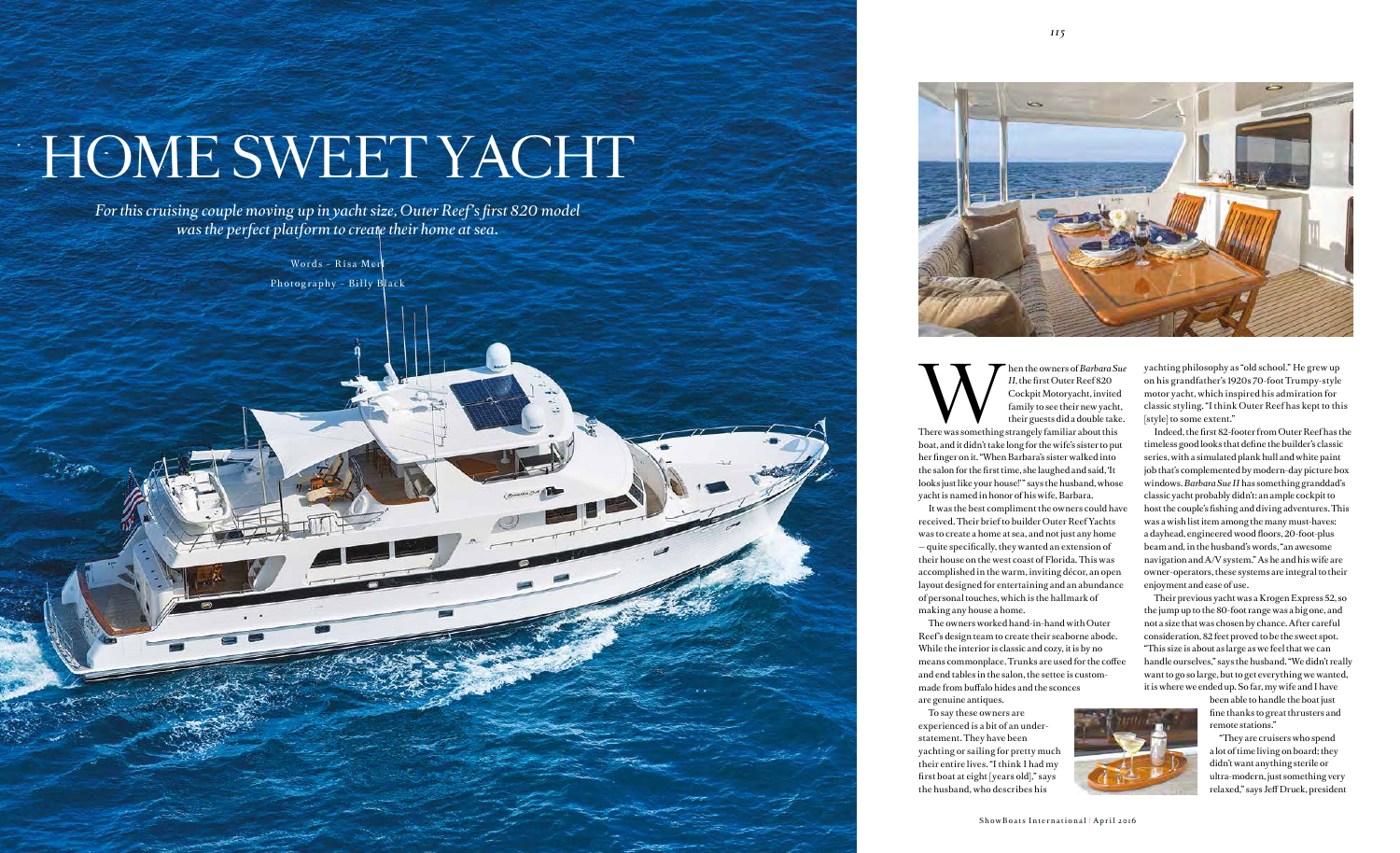Reef, it's only the second time in a dozen years that double doors have been used this way. "There are no two Outer Reefs that are identical, and a majority are drastically different," Druek points out. The master has a couple of items that topped the wife's musthaves: a bathtub and a laundry room in the walk-in closet. The latter request concerned Druek. "We get so many owners who say it's their last boat, they never want another one, but I have heard that before!" he says. Rather than dissuade owners from personalized options, Druek thinks ahead. To retain resale value, the laundry room is designed so it is also accessible from the foyer. If the owners ever do part with *Barbara Sue II*, the machines can simply be turned around to face the foyer and be accessed by crew, and the closet can revert to being a closet. "It's easier to do it in the build than after the fact," says Druek.

The laundry room countertops are made from recycled beer bottles and wine glasses. "This product was a little bit of wild card, but doing laundry can be drudgery and to make it a little less so, we had fun with this countertop material," says Deborah Manzi, Outer Reef 's interior designer.

There is particular attention paid to materials on *Barbara Sue II*, which is highlighted by one big must-not: nothing shiny. No stainless steel or chrome was allowed anywhere inside the boat, and the stonework is raw, not polished to a gloss.

"A chrome finish is prevalent on any yacht, so this was a challenge," says Manzi, who had to eliminate these finishes from the cabinetry, door hardware and even the plumbing. "We used an oil-rubbed bronze finish; however, in the guest heads we went with brushed nickel," Manzi says. Hinges, hatch pulls and appliances had to be specially sourced to meet this brief. The one flash of

Some say there is no place like home, but for the owners of *Barbara Sue II*, perhaps the saying should be: "Home is where the yacht is."  $\mathbf{E}$ 

stainless you'll see comes from the Stidd helm seats.

"This ended up becoming a custom build," Druek says, adding that he considers Outer Reef to be a "semi-custom to custom builder. This goes far beyond interior appointments and right down into the shape of the yacht itself."

Outer Reef employs an open-ended mold build technique, which allows great flexibility in the size of yacht offered. Three sets of molds allow owners to task Outer Reef with creating the exact boat that is right for them. The first size range is 58 to 63 feet, then the 65 series can deliver yachts from 65 to 70 feet, and the 80 series offers yachts from 73 to 86 feet.

This 820 is the first model of this size because that was the ideal boat for the owners of *Barbara Sue II*. Their requirements were to cruise at 10 to 12 knots as efficiently as possible, and the power is packaged to suit with twin 750-hp John Deere 6135 diesel engines with ZF transmissions. An added nod to efficiency comes in the form of solar panels found on the hardtop that are used to charge the house batteries.

For further proof that this yacht will be used as a home, just look at the crew quarters, which are specified to the same level as the boat itself. If *Barbara Sue II* is the main house, then this is the guesthouse. These quarters will not host full-time crew but instead have been claimed by the owners' college-age daughter. Accessed from both inside and out, and with a well-stocked kitchen and comfortable lounge, it's the perfect spot for a young adult to get away from the family while still being close.





and CEO of Outer Reef Yachts. "And they are big entertainers; they wanted open, flowing spaces and the ability to entertain twenty to thirty people on board."

Sitting on the aft deck, you can see straight to the pilothouse, but not before your eye stops at the undisputed wow factor — a massive country kitchen, the likes of which you've never seen on an 82-footer. And at the center of the galley is a giant



says the husband, "so we'd have a nice dining area as well as a comfortable place to keep the captain company while cruising down below." This is a pared-down steering station as the owners spend most of their time at the wheel up on the flybridge, a space that is also suited for entertaining with multiple settees, a bar and an open deck that carries the Boston Whaler tender.

Another showstopper is the staircase that leads up top from the galley. Designed in-house by the yard, the wengé bannister is beautifully curvaceous but also practical, easy to grip while underway and without sharp corners to dig hips into during a rough sea state.

Belowdecks there are three homey staterooms: a VIP forward, a twin-bed cabin and the master, which one enters through grand double doors. Far from standard for Outer





*The size of the galley belies the yacht's 82-foot length. The huge island finished in raw granite is a great place for guests to gather around.*

ShowBoats International | April 2016